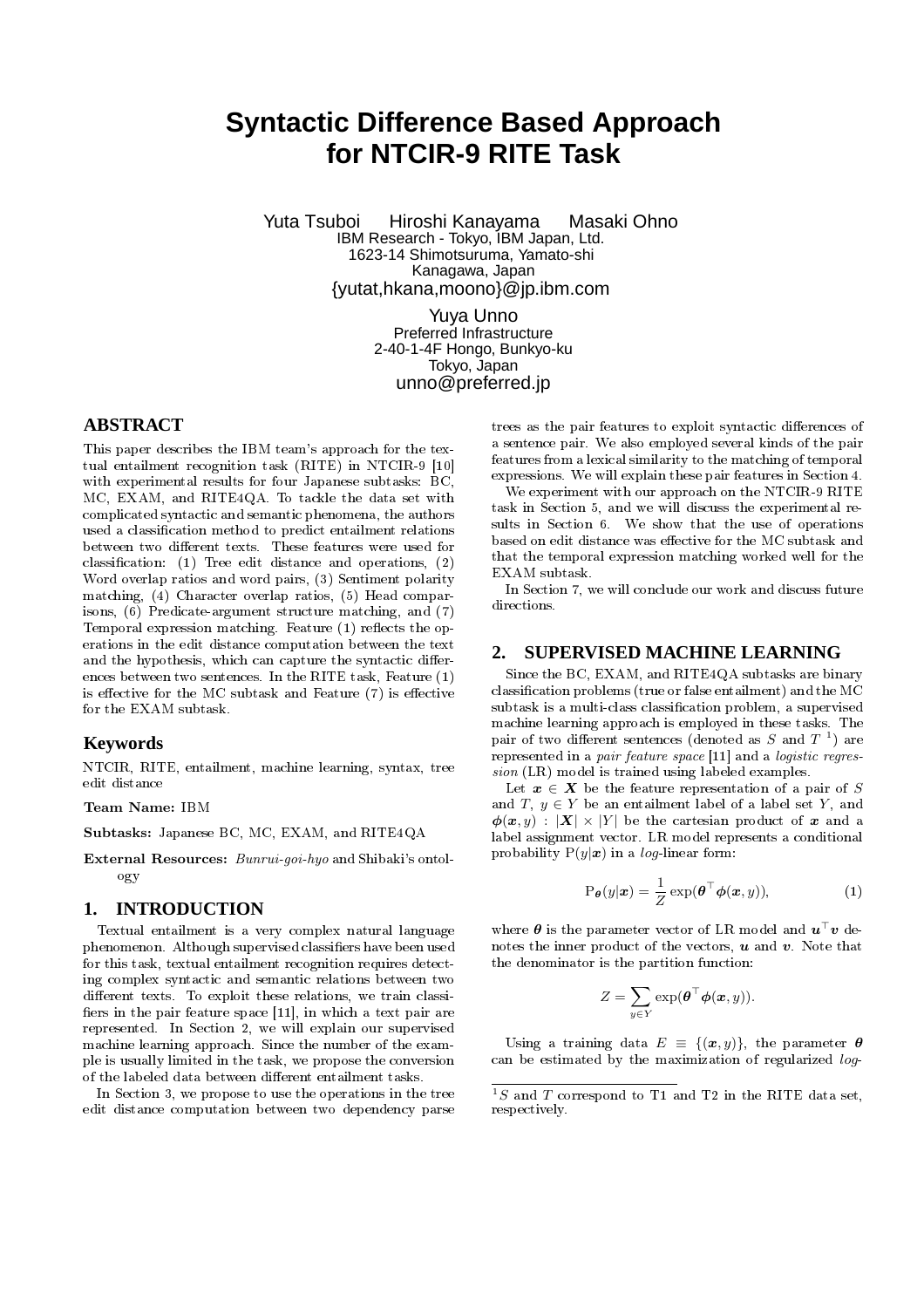**Table 1: Data conversion. The left columns denote the original relations between** *S* **and** *T***, and the right columns denote the converted relations. The relation symbols Y and N denote true and false entailment, F, R, and B denote forward, reverse, bidirectional entailment, C and I denote contradiction and independence, respectively.**

| MC relation                                                                     | BC relation                                                                                                                |                                        |                                              |
|---------------------------------------------------------------------------------|----------------------------------------------------------------------------------------------------------------------------|----------------------------------------|----------------------------------------------|
| $S \stackrel{F}{\rightarrow} T$                                                 | $S \stackrel{Y}{\rightarrow} T$ , $T \stackrel{N}{\rightarrow} S$                                                          | BC relation                            | MC relation                                  |
| $S \stackrel{\rm R}{\rightarrow} T$<br>$S \stackrel{\mathbf{B}}{\rightarrow} T$ | $S \stackrel{\text{N}}{\rightarrow} T, T \stackrel{\text{Y}}{\rightarrow} S$<br>$S \xrightarrow{Y} T, T \xrightarrow{Y} S$ | $S \stackrel{\rm Y}{\rightarrow} T$    | $S \stackrel{\text{F,B}}{\longrightarrow} T$ |
| $S \stackrel{C}{\rightarrow} T$                                                 | $S \stackrel{\text{N}}{\rightarrow} T, T \stackrel{\text{N}}{\rightarrow} S$                                               | $S \stackrel{\text{N}}{\rightarrow} T$ | $S^{R,C,I}T$                                 |
| $S \stackrel{I}{\rightarrow} T$                                                 | $S \stackrel{\text{N}}{\rightarrow} T, T \stackrel{\text{N}}{\rightarrow} S$                                               |                                        | (b) From BC data to                          |

(a) From MC data to BC' data

likelihood:

$$
\sum_{(\mathbf{x},y)\in E} \ln \mathrm{P}_{\boldsymbol{\theta}}(y|\mathbf{x}) + \frac{||\boldsymbol{\theta}||^2}{2\sigma^2},\tag{2}
$$

MC' data

where the final term is a *Gaussian prior* on  $\theta$  with mean 0 and variance  $\sigma^2$ . In the experiments,  $\boldsymbol{\theta}$  was optimized by  $Newton\text{-}CG$  methods [5] and the hyper-parameter  $\sigma$  was determined by grid search based on 5-fold cross-validation  $(CV)$ .

Since the number of the training data is limited in the RITE task, we convert the training data for the MC subtask as the additional training data for BC subtask, and vice versa. For this conversion, we assumed the interchangeability of the labels between BC and MC subtasks. By the data conversion from the MC subtask to the BC subtask, two examples for the BC subtask are generated from one labeled examples on the MC subtask since MC labels convey richer entailment information than BC labels (see Table 1(a)). We denote the combined training data of BC data and the examples generated from MC data as *BC+MC'* data. By the data conversion from the BC subtask to the MC subtask, one example with ambiguous labels for the MC subtask are generated from one labeled examples on the BC subtask (Table 1(b)). We denote the combined training data of MC data and the examples generated from BC data as *MC+BC'* data. To deal with label ambiguities in BC' data, we extend the LR objective function (2). Let  $L \subseteq Y$  be a label candidates. Using the training data  $E' \equiv \{(\boldsymbol{x}, L)\}\$  with ambiguous labels, we maximize the regularized *marginal log*-likelihood:

$$
\sum_{(\mathbf{x},L)\in E'} \ln \sum_{y\in L} \mathrm{P}_{\boldsymbol{\theta}}(y|\mathbf{x}) + \frac{||\boldsymbol{\theta}||^2}{2\sigma^2}
$$

*.*

Although this is non-convex optimization problem, we can still use *Newton-CG* method to find a local-optimum. Note that, for MC+BC' data, we use a subset of MC data as the validation set of CV.

In the sequel, we describe the feature representation of a pair of *S* and *T*. We first explain notation here. Let  $f(S,T)$ be a map function from a pair of *S* and *T* to a feature space  $\boldsymbol{x} \in \boldsymbol{X}$ . Let  $\boldsymbol{s} = (s_1, \cdots, s_{|\boldsymbol{s}|})$  be a sequence of *bunsetsu* phrases of length  $|\mathbf{s}|$  in *S* and **t** be that of *T*, where **s** and



**Figure 1: Edit distance minimization on trees**

**t** consist of morpheme sequences  $s = (m_1^s, \cdots, m_{|s|}^s)$  and  $t = (m_1^t, \cdots, m_{|t|}^t)$ , respectively.

# **3. SYNTACTIC DIFFERENCE**

## **3.1 Edit distance**

In this work, syntactic differences between two sentences, *S* and *T*, are represented by edit operations used in tree edit distance calculation on the dependency trees.

The syntactic tree is constructed by the Japanese syntactic parser [4] which uses both the hand-crafted grammar and the statistical model created by a tagged corpus. The parser produces dependency structures between *bunsetsu*s as nodes so that *S* and *T* are represented as trees consisting of  $s \in \mathbf{s}$ and  $t \in \mathbf{t}$ , respectively.

The tree edit distance between two trees *S* and *T* is calculated based on edit operations, each of which is one of insertion, deletion, or substitution, in the similar way as edit operations for strings. We define a cost function for an edit operation,  $\gamma(s,t)$  on substituting s to t. Costs for deletion and insertion operations can be denoted as special cases;  $\gamma(s, \epsilon)$  for the cost of deletion of node *s* and  $\gamma(\epsilon, t)$  for the cost of insertion of a node *t*. An *edit distance mapping*  $M \subseteq s \times t$  represents a set of edit operations. Let  $D \subseteq s$ and  $I \subseteq t$  be the sets of nodes not appearing in *M* due to the existence in only one tree. Here the edit distance  $\delta(s,t)$ is defined as the minimum cost mapping [1]:

$$
\delta(\mathbf{s}, \mathbf{t}) = \min_{M} \sum_{(s,t) \in M} \gamma(s,t) + \sum_{s \in D} \gamma(s,\epsilon) + \sum_{t \in I} \gamma(\epsilon,t).
$$

Zhang and Shasha's algorithm [12] can calculate the edit distance  $\delta(\mathbf{s}, \mathbf{t})$  between  $\mathbf{s}$  and  $\mathbf{t}$  in  $O(|\mathbf{s}|^2|\mathbf{t}|^2)$  time and space.

The edit distance computation between two syntactic trees corresponds to the word alignment between two sentences because the substitution from  $s$  to  $t$  can be regarded as the alignment of two nodes between  $s$  and  $t$ . Such operations on syntactic trees are advantageous compared to the word-to-word alignment between sentences as sequences of *bunsetsu*s. For example, suppose the sentences *S* and *T* are "彼が 先生を 愛する" ('He loves a teacher') and "彼は 先生だ" (`He is a teacher'), respectively. When the edit distance is calculated on the sequence of *bunsetsu*s, the edit operations with the lowest cost should be  $(1)$  substitution of "彼は" to "彼が" (2) substitution of "先生を" ('teacher-ACC') to "先 生だ" ('be a teacher') and (3) deletion of "愛する" ('love') with a rule that the replacement of functional words can be done with a small cost, and then each pair of two common content words " $\mathcal{R}$ " ('he') and " $\mathcal{R}$  $\mathcal{L}$ " ('teacher') is connected in the two sentences. However, the semantic roles of "先生"  $('teacher')$  are different in these two sentences, so this alignment is not desirable to capture the difference between two sentences.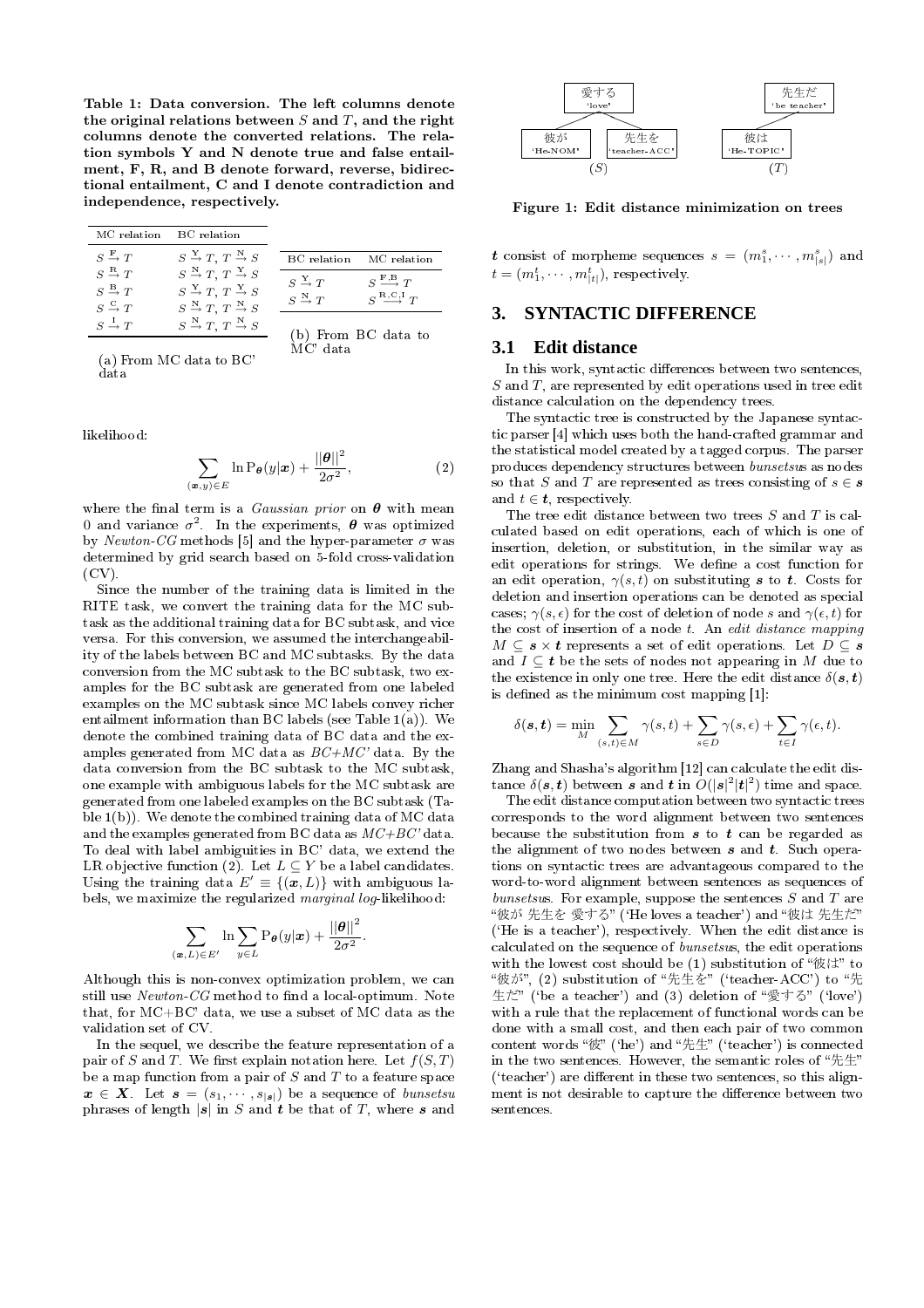In contrast, when the edit distance is calculated on the dependency tree shown in Figure 1, the optimal operations are (1) substitution of "彼が" ('he-NOM') to "彼は" ('he-TOPIC'), (2) deletion of "先生を", (3) deletion of "愛する" and (4) insertion of "先生だ", since the word "先生" appears in different positions in  $S$  and  $T$ , and thus the tree  $T$  can not be generated with a substitution operation of the nodes with "先生." This calculation successfully avoids the connection between two nodes with the word "先生" which behaves differently in two sentences.

#### **3.2 Cost functions**

Here we consider four types of cost functions: WO, BGH, HDM and Ontology. These functions calculate the costs of substitution operations differently, but the costs for deletion and insertion are set to one, *i.e.*  $\gamma(s, \epsilon) = 1$  and  $\gamma(\epsilon, t) = 1$ , in the all cases. The feature representation based on the optimal edit operations will be shown in Section 4.

#### *Jaccard distance metrics using word overlap* **(WO)***.*

One of the cost functions is dened as *Jaccard distance* between the morpheme sets of two *bunsetsus* **s** and **t**:

$$
\gamma(s,t) = 1 - \frac{|s \cap t|}{|s \cup t|}.
$$

#### *Semantic distance metrics using Bunrui-goi-hyou* **(BGH)***.*

Another method to calculate the cost is based on semantic similarity between a pair of *bunsetsu*s. Here we use the the Japanese thesaurus, extended version of *Bunrui-goi-hyo* [8], which assigns semantic codes around 230,000 words.

We focus on the head content words, when we calculate semantic similarity between a pair of *bunsetsu*s. A head content word is defined as the rightmost content word in a *bunsetsu*, and a content word is either a noun, a verb, an adjective, an adverb, an interjection or their variants.

Given two *bunsetsus* s and t, we compare each code of head content words of them. Let *c*<sup>s</sup> and *c*<sup>t</sup> be the *Bunruigoi-hyo* codes and  $common(c_1, c_2)$  is a common depth in the thesaurus tree. *e.g.*  $common(c_1, c_2) = 3$  when  $c_s = '3630'$ and  $c_{t} = 36352'$ .

We define a cost function as follows, giving a smaller cost for more similar *bunsetsu*s:

$$
\gamma(s,t) = \frac{1}{1 + common(\textbf{c}_s, \textbf{c}_t)}
$$

#### *Heuristic distance metrics* **(HDM)***.*

Another method to measure the tree edit distance is the combination of BGH metrics and other conditions, by comparing head content words and parts-of-speech. We call this method HDM (Heuristic Distance Metrics), which is calculated as follows:

$$
\gamma(s,t) = \begin{cases} 0 & \text{same word} \\ 0.7 - 0.05 \cdot \text{common}(\mathbf{c}_s, \mathbf{c}_t) & \text{same POS} \\ 1.0 & \text{otherwise} \end{cases}
$$

where 'same word' means that the canonical forms of the head content words of *s* and *t* are the same, 'same POS' means that the parts-of-speech of the head content words are the same, and *common*() is in the BGH part.

## *Semantic distance metrics using an ontology* **(Ontology)***.*

We also attempt to measure a semantic similarity using another resource and combine it with **HDM** to define another cost function.

To measure a semantic similarity, we use an ontology automatically generated from Wikipedia with Shibaki's Method[9]. It defines *is-a relations* among about 730,000 words. It has up-to-date knowledge since it was constructed from Wikipedia which is actively updated.

Given a pair of *bunsetsus* s and t, we focus on each head content word, and calculate their semantic similarity with the shortest path length in the ontology. Let *spl*(*s, t*) be a function which returns the shortest path length in the ontology between the head content words of two input *bunsetsu*s, then the following condition is newly inserted after the first condition in the cost function of the HDM method dened above. Note that it is valid only when the head content words of the both *bunsetsu*s are found in the ontology.

$$
\gamma(s,t) = \begin{cases} 0.7 - 0.5 \cdot \frac{1}{spl(s,t)} & a \ path \ found \end{cases}
$$

## **4. PAIR FEATURES**

In this section, we describe the representation of the edit operations and other features used in the RITE task. The names in parenthesis denote the IDs of feature sets which are referred in the experimental results.

#### *Edit distance and operations* **(EDO)***.*

The edit distance and operations in Section 3 are represented as elements of a feature vector. We use the normalized value of the edit distance  $\delta(\mathbf{s}, \mathbf{t}) / \max(|\mathbf{s}|, |\mathbf{t}|)$  ranging from 0 to 1. Although the value of the tree edit distance is used as a feature in the previous work [6], we also use edit operations as the pair features. For each *bunsetsu* in both *D* and *I*, we use the base form and part-of-speech (POS) tag of each morpheme and these of the last morpheme as a representation of the *bunsetsu*. For each pair of *bunsetsu*s in *M*, we use 1) the sequence pair of the base forms, 2) the sequence pair of POS tags, 3) the pair of the base forms of the last morpheme, and 4) the pair of the POS tags of the last morphemes. Note that the granularity of the POS tags described above is coase, such as noun or verb. We also used more fine POS tags, which are denoted as "POS fine" in the experimental results.

The value of the edit operation features is either the number of the edit operations, denoted as "Count", or binary value, denoted as "Binary". To make sure its value ranges from 0 to 1, "Count" is divided by  $max(|s|, |t|)$ .

Since the edit operation features varies depending on the cost functions defined in Section 3, we also employed the combination of multiple feature sets based on different cost functions to represent a pair of  $s$  and  $t$ .

#### *Overlap ratios of words and word pairs* **(Word)***.*

Let m*<sup>S</sup>* and m*<sup>T</sup>* be the set of content words in *S* and *T*, respectively. The value of word overlap ratio feature is defined as  $|m_S \cap m_T|/|m_T|$ . The word pair feature is all the combination  $(m_s, m_t)|m_s \in \mathbf{m}_S, m_t \in \mathbf{m}_T$  of the content words. We use only the word pair features appearing more than once in the training data.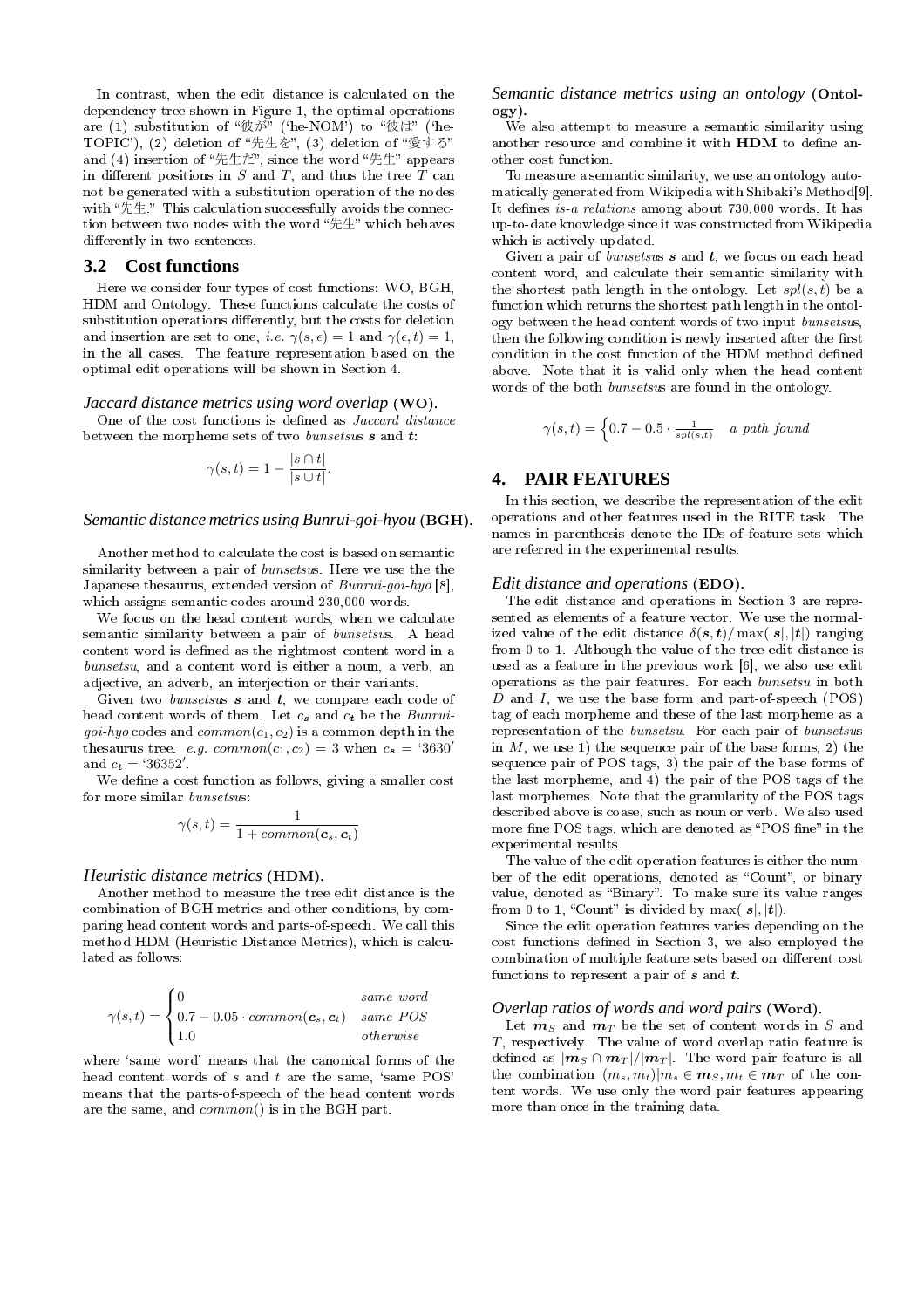**Table 2: Example of 'Sentiment' feature set.**

|                  | sentence pairs                                              | features           |
|------------------|-------------------------------------------------------------|--------------------|
|                  | PET(ポジトロン断層撮影)検査は、肺がん、<br>大腸がん、食道がんなど、ほとんどのがんの              |                    |
| S                | 診療に有効とされている。                                                |                    |
|                  | 'The PET (positron emission tomography)                     | $f_{pol} = (+, +)$ |
|                  | is believed to be effective for the care of                 | $f_{same} = 1$     |
| T                | most types of cancers such as '<br>PETはがんの診断に役立っている。        |                    |
|                  | 'PET helps the care of cancers.'                            |                    |
|                  | 山田洋次監督は男泣きの場面を作るのがうまい。                                      |                    |
| $\boldsymbol{S}$ | 'Director Yoji Yamada is good as making                     | $f_{pol} = (+, 0)$ |
| T                | scenes of men's weeping.'<br>山田洋次は映画監督です。                   | $f_{diff} = 1$     |
|                  | 'Yoji Yamada is a film director.'                           |                    |
|                  | 失われた10年は立ち遅れた反省や経験が生か                                       |                    |
| S                | され、無駄でなかった。                                                 | $f_{pol} = (+,-)$  |
|                  | 'The Lost Decade was not wasted because '<br>失われた10年は無駄だった。 | $f_{diff} = 1$     |
| T                | 'We learned nothing from the Lost Decade.'                  | $f_{opp} = 1$      |

#### *Polarity matching with sentiment detection* **(Sentiment)***.*

We also introduced a feature to confirm the semantic orientation of the two sentences. Intuitively if the *S* has a positive or negative polarity and *S* entails *T*, *T* is likely to have the same polarity. We used an existing sentiment detection engine [3], which detects positive or negative clauses in a sentence with high precision. The engine handles not only subjective utterance but also facts that suggests positive or negative attributes. In most of cases no polarity is detected, and thus this feature is expected to mainly work as a negative clue for the entailment when *S* and *T* have opposite polarities. This feature set consists of the following features:

*fpol***:** The combination of the polarities of *S* and *T*

- $f_{same}$ : Whether *S* and *T* has the same polarity (*e.g.* positive vs. positive)
- $f_{diff}$ : Whether *S* and *T* has the different polarities (*e.g.* positive vs. neutral)
- $f_{opp}$ : Whether *S* and *T* has the opposite polarities (*e.g.* positive vs. negative)

Table 2 shows examples of assignment of 'Sentiment' features for some sentence pairs.

#### *Overlap ratios of characters* **(Char)***.*

Let  $c_S$  and  $c_T$  be the set of characters in *S* and *T*, respectively. The value of character overlap ratio feature is defined as  $|c_S \cap c_T|/|c_T|$ .

#### *Head comparisons* **(Head)***.*

The head *bunsetsu* in a sentence, the rightmost *bunsetsu* in the Japanese language, usually conveys the main concept of the sentence, and therefore we use a feature to examine whether the head *bunsetsu* of the two sentences are the same. When two *bunsetsu*s are compared, both words are converted to their canonical form and the difference in some symbols such as commas is ignored.

# *Fulfillment tests with predicate-argument structures* **(PAS)***. fmatch***:** Temporal expressions appear in both *S* and *T* and

#### **Table 3: Example of sentence pairs that activate the feature** *fP AS***.**

|   | スーザン・トレスさんは極めて悪性度の高いがんの一種                                                   |
|---|-----------------------------------------------------------------------------|
| S | メラノーマが脳に広がり、脳死になった。                                                         |
| T | 'Ms. Susan Torres became brain dead due to melanoma '<br>スーザン・トレスさんは脳死になった。 |
|   | 'Ms. Susan Torres became brain dead.'                                       |
|   | 日本で臓器移植法が施行されて7年以上になる。                                                      |
| S | The organ transplantation law have been effective for                       |
| T | 7 years in Japan.'<br>日本で臓器移植法は施行された。                                       |
|   | 'The organ transplantation law became effective in Japan.'                  |

The syntactic tree is converted to a set of predicate-argument structures to examine whether *T* covers all information in *S*. A predicate-argument structure used here is either of these two types:

- **predicate type:** a *bunsetsu* led by a verb or an adjective as a predicate, and zero or more postpositional phrases with a case marker as arguments
- modification type: a modifier *bunsetsu* and a modifiee *bun* $setsu$ , such as adverbial modification

For example, the sentence (3) is converted to the following set of the predicate-argument structures. (P1) is a predicate type, and  $(P2)$  and  $(P3)$  are examples of the modification type.

彼は 大きな 駅へ ゆっくり 行った。 (3) (`He went to a big station slowly.')

- (P1) 行く (彼, 駅) (`go (he, station)')
- (P2) 大きな *⟨* 駅 *⟩* (`big *⟨*station*⟩*')
- (P3) ゆっくり *⟨* 行く *⟩* (`slowly *⟨*go*⟩*')

We use a feature  $f_{PAS}$  of the fulfillment test. The  $f_{PAS}$ 1 only if the all of the predicate-argument structures in *T* are subsumed by one of those in  $S$ , and otherwise  $f_{PAS}$  = 0.  $\lq p_1$  subsumes  $p_2$ " mean that  $p_1$  and  $p_2$  has the same predicate and all of the arguments of  $p_2$  appear also in  $p_1$ . For instance, a predicate-argument structure "行く (駅)" is subsumed by  $(P1)$  in the above example. Table 3 exemplifies sentence pairs in which  $f_{PAS} = 1$ . This feature is expected to be a strong clue for the entailment.

To improve the coverage of this subsumption, the introduction of hyponym and hypernym relations using WordNet were attempted, however, few pairs of nouns in *S* and *T* matched the relations, so we gave up to use WordNet for this future.

#### *Matching of temporal expressions* **(Temporal)***.*

As proven by the successful of the GeoTime task in the previous NTCIR [2], temporal information has an important role in information retrieval, and actually many temporal expressions appear in the development set of the data, especially in the EXAM subtask, and thus we added a feature set to compare the temporal expressions in the sentence pairs, with two features:

at least one pair has an overlap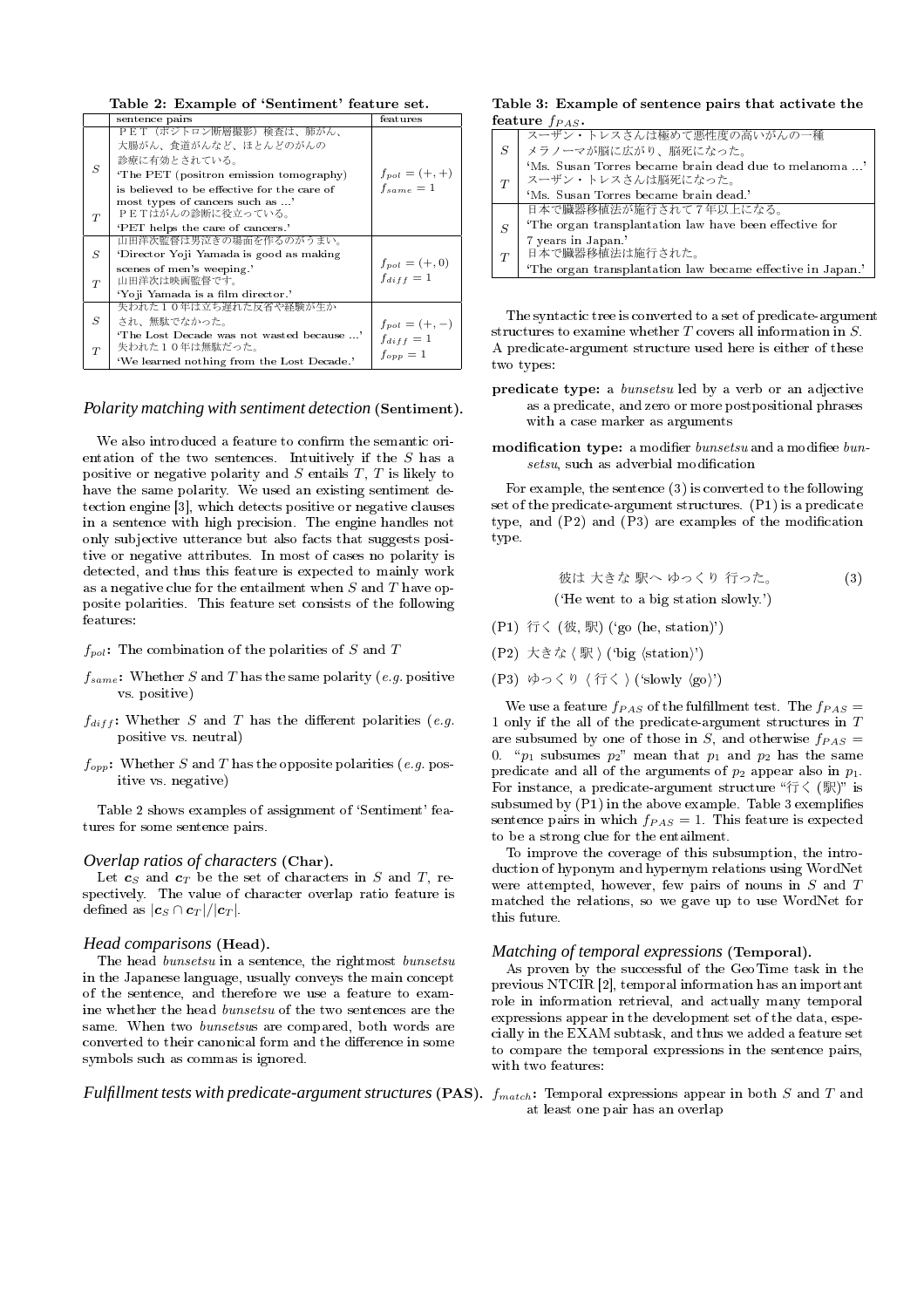*funmatch***:** Two temporal features appear in both *S* and *T* and none of the pairs have an overlap

where the overlap is determined based on the ranges of the years, by using the following patterns:

- **Year:** "N  $\notin$ " ('the year of N') is converted to the year range [*N, N*]. The Japanese calendar scheme is also covered. for example, 昭和 50 年 is converted to [1975*,* 1975].
- **Decade:** "N  $\#$  ("the decade from  $N$ ") is converted to the year range  $[N, N+9]$ . The suffixes " $\hat{\mathbb{H}}^*$ " ('the first half') and " $\mathcal{L}^{\#}$ " ('the latter half') are also considered, for example, "1920 年代前半" is converted to the year range [1920*,* 1924].
- **Century:** "N  $\# \# \mathbb{R}$ " ('*N*th century') is converted to the year range  $[100(N-1)+1, 100N]$ . The suffixes "前半", "後半" and some other variations such as "初頭" ('beginning') reduce the width of the year range.

For example, when two sentences *S* include a temporal expression "1620 年代" ('1620s') and *T* has "17 世紀前半" ('the first half of the 17th century'), their ranges are [1620, 1629] and [1601*,* 1650], respectively, and thus the feature *fmatch* is set to true since the year ranges overlap.

# **5. EXPERIMENTAL RESULTS**

We employ the sevral combinations of the cost functions for edit distance described in Section 3 and the pair feature sets described in Section 4. We basically select feature sets for the formal-run submissions by the average accuracies on 5-fold cross-validation (CV) using the training data.

Table 4 shows the average accuracies on CV and the formalrun results, and Table 5 and 6 show the confusion matrices of the systems using a feature set which show the best CV accuracies is used. Although we evaluate 280 feature sets for all the subtasks, because of the limitation of space, we only report the results of the submitted systems for the formalrun, all of the feature sets using the HDM cost function, and the best feature sets at any performance measure in Table 4, and report the confusion matrices of the feature set which mark the best CV accuracy in each subtask. In Table 4, the submitted system outputs are denoted by the super script of accuracy values. Since we found and fixed bugs after the formal-run for BC and MC subtasks, we report the revised scores obtained after the bug-fix. The top column names denote test data, the second column names denote training data for LR models, and the third column names denote performance measures where CV stands for the average accuracy  $(\%)$  on 5-fold cross-validation, AC stands for accuracy (%) on formal-run test data.

# **5.1 BC subtask**

In terms of the formal-run accuracy, LR models trained on the BC data using edit distance and operations (EDO) based on BGH cost function and most of the other pair features achieve relatively high accuracy and the best system achieve 56.0% using binary-valued edit operation features. The LR models trained on the BC data perform better than the LR models trained on the BC+MC' data. Comparing with the best system on the formal-run data, the best feature sets of CV on the training data show slightly worse performance (52.4% for the BC data and 51.6% for the BC+MC' data).

**Table 5: The confusion matrices in the BC, EXAM, RITE4QA tasks.**



**Table 6: The confusion matrix in the MC task.**

|        |     | Correct |   |    |        |             |  |  |  |  |  |  |  |
|--------|-----|---------|---|----|--------|-------------|--|--|--|--|--|--|--|
|        |     |         | R |    | 0      |             |  |  |  |  |  |  |  |
|        | F   |         |   | 21 | 30     | 40          |  |  |  |  |  |  |  |
|        |     |         |   | 20 |        | $^{\rm 16}$ |  |  |  |  |  |  |  |
| System |     |         |   | 30 | $16\,$ |             |  |  |  |  |  |  |  |
|        | - 1 |         |   |    | ۴      |             |  |  |  |  |  |  |  |
|        |     | h       |   |    | r      |             |  |  |  |  |  |  |  |

# **5.2 MC subtask**

The LR models using EDO features show much better performance than the LR model using all the features except EDO. Based on LR models trained on the the MC data, the formal-run accuracy averaged over all of the feature sets includes EDO is 47.1% comparing with 35.9% of the system without EDO. The best LR model achieve 51.6% accuracy on the formal-run test data. Again, the LR models trained using the MC data perform better than the LR models trained using the MC+BC' data.

## **5.3 EXAM subtask**

Most of the LR models using the matching of temporal expressions (Temporal) perform better than that not using Temporal. The best LR models achieve 72.6% accuracy on the formal-run test data.

## **5.4 RITE4QA subtask**

The LR model trained on the BC+MC' data using all the pair features except EDO shows the best performance,  $Accuracy=72.6\%$  ,  $TOP1=18.1\%$ , and  $MMR5=29.0\%$  . We observed a inverse correlation or week correlation between the CV accuracy on the BC or BC+MC' training data and the accuracy or QA performance measures on the RITE4QA formal-run data.

# **6. DISCUSSION**

The edit distance and operations (EDO) are significantly effective features in the MC subtask. To put it more precisely, the classification of forward  $(F)$ , reverse  $(R)$ , and bidirectional (B) entailment using those features is more accurate than that without the edit distance and operations. Table 7 shows confusion matrices in the MC subtask when either of the edit distance and operations are used. As an example, Table 7(a) shows the result of the edit distance and operations derived by the HDM function. Comparing with Table 7(b), the number of the correct predications, the diagonal numbers of the matrices, of F, R, and B is larger in Table  $7(a)$ .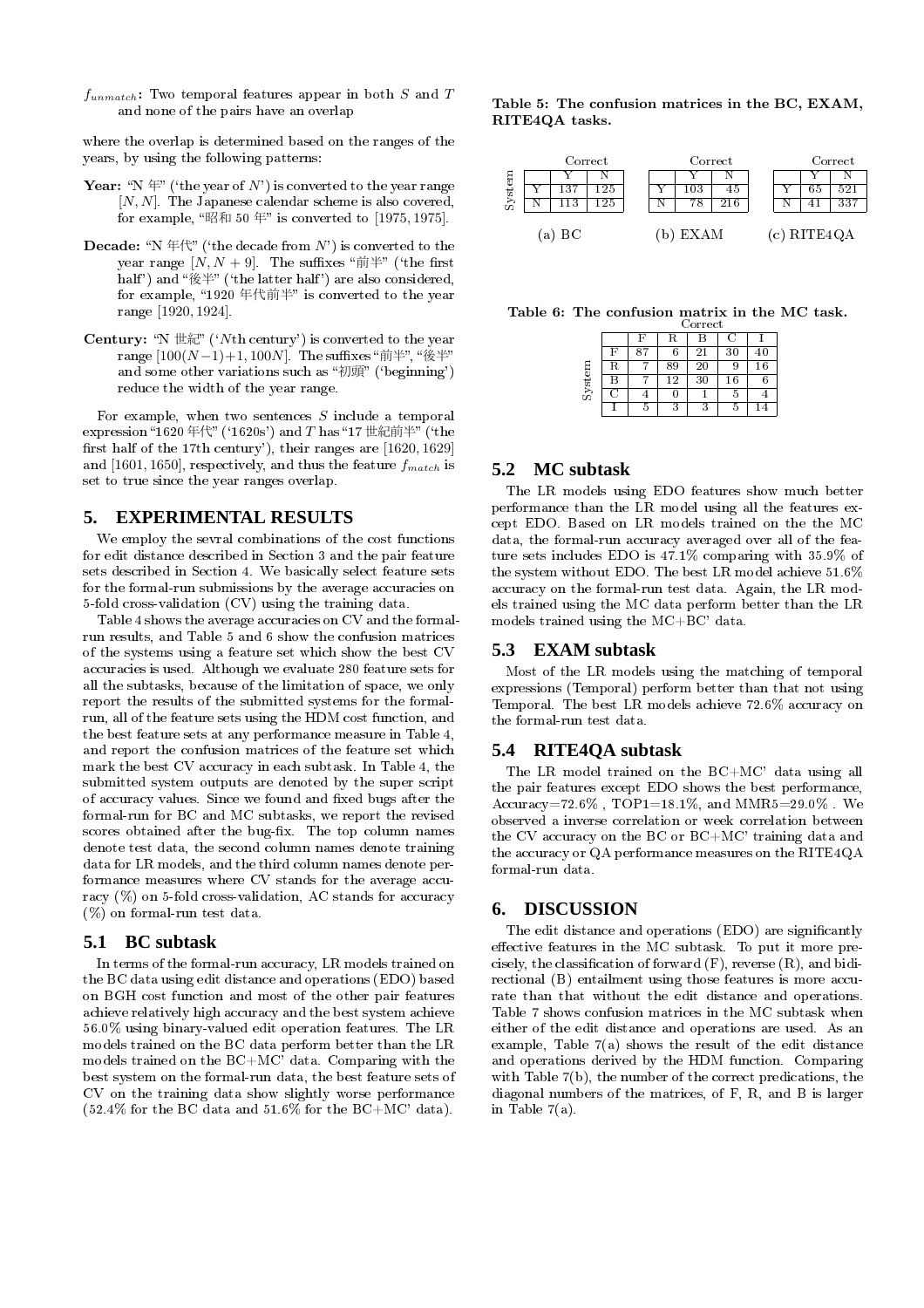**Table 4: Accuracies and QA performance scores on subtasks. CV stands for the average accuracy on 5-fold cross-validation using training data, and AC stands for the accuracy on formal-run data. The super script of accuracy values indicates the result of submitted system output:**

**a) IBM-JA-BC-01 (51.6), b) IBM-JA-BC-02 (52.6), c) IBM-JA-BC-03 (50.0),**

**d) IBM-JA-MC-01 (45.5), e) IBM-JA-MC-02 (51.1), f) IBM-JA-MC-03 (44.8),**

**g) IBM-JA-EXAM-01, h) IBM-JA-EXAM-02, i) IBM-JA-EXAM-03,**

**j) IBM-JA-RITE4QA-01, k) IBM-JA-RITE4QA-02, and l) IBM-JA-RITE4QA-03.**

**Values in parenthesis are the submitted formal-run results of BC/MC subtasks before the bug-fix. Note that the accuracy of IBM-JA-BC-02 with the bug is same as that without the bug.**

|                             | Test Data                           |          | вс             |              |                |      |                | МC                |                   |      | EXAM              |                   |                   | RITE4QA           |                   |           |            |
|-----------------------------|-------------------------------------|----------|----------------|--------------|----------------|------|----------------|-------------------|-------------------|------|-------------------|-------------------|-------------------|-------------------|-------------------|-----------|------------|
|                             | Training Data                       |          | $_{\rm BC}$    | $BC+MC$      |                |      | МC             | $MC + BC$<br>EXAM |                   |      |                   | вс                |                   |                   | $BC + MC'$        |           |            |
| Cost Function               | Performance Measure                 | C V      | $_{\rm AC}$    | $_{\rm{cv}}$ | AC             | C V  | $_{\rm AC}$    | CV                | AC                | CV   | AС                | AC                | TOP1              | MMR5              | AC                |           | TOP1 MMR5  |
|                             |                                     |          |                |              |                |      |                |                   |                   |      |                   |                   |                   |                   |                   |           |            |
|                             | Word $+$ Sentiment $+$ Char $+$     | 52.8     | 52.0           | 57.5         | 48.2           | 33.6 | 35.9           | 35.5              | 31.4              | 67.9 | 69.5              | 34.5              | 5.5               | 19.8              | 63.5              | 18.1      | 29.0       |
| None                        | Head + PAS + Temporal               |          |                |              |                |      |                |                   |                   |      |                   |                   |                   |                   |                   |           |            |
|                             | EDO Count, POS fine                 | 49.0     | 47.8           | 64.1         | 47.2           | 49.1 | 48.2           | 49.6              | 47.5              | 62.5 | 59.5              | 38.5              | 13.9              | 24.6              | 26.8              | 12.7      | 24.0       |
|                             | $+$ Word                            | 50.2     | 51.8           | 62.4         | 48.8           | 49.1 | 51.1           | 50.2              | 49.5              | 62.1 | 67.4              | 29.5              | 10.0              | 22.0              | 34.4              | 12.8      | 24.6       |
|                             |                                     |          |                |              |                |      |                |                   |                   |      |                   |                   |                   |                   |                   |           |            |
|                             | $+$ Sentiment                       | 52.4     | 50.8           | 61.7         | 47.4           | 48.9 | 49.5           | 51.5              | 48.0              | 62.1 | 67.0              | 32.0              | 9.5               | 21.5              | $3\,2.1$          | 11.8      | 24.1       |
|                             | $+{\scriptstyle\mbox{Char}}$        | 52.4     | 50.8           | 62.5         | 48.0           | 48.0 | 48.6           | 51.3              | 47.3              | 64.1 | 67.6              | 31.5              | 9.3               | 21.6              | 35.5              | 13.1      | 25.3       |
|                             | $+$ Head                            | 53.0     | 50.4           | 62.2         | 49.4           | 49 1 | 49.1           | 49.5              | 45.9              | 63.7 | 67.6              | 31.0              | 9.8               | 22.3              | 34.3              | 13.8      | 25.7       |
|                             |                                     |          |                |              |                |      |                |                   |                   |      |                   |                   |                   |                   |                   |           |            |
|                             | $+$ PAS                             | 54.2     | 52.6           | 62.2         | 49.2           | 49.1 | 48.9           | 49.2              | 46.1              | 63.7 | 67.6              | 30.8              | 8.8               | 21.8              | 34.0              | 13.3      | 25.5       |
|                             | $+$ Temporal                        | 54.2     | 51.6           | 62.3         | 49.4           | 49.1 | 48.6           | 49.5              | 45.9              | 69.1 | 72.28             | 30.9              | 10.3              | 22.8              | 32.9              | 14.3      | 26.0       |
|                             | EDO Binary, POS fine                | 50.0     | 50.0           | 63.8         | 46.6           | 48.6 | 44.1           | 47.9              | 40.9              | 60.1 | 60.0              | 54.5              | 11.9              | 23.5              | 36.4              | 11.6      | 23.4       |
|                             |                                     |          |                |              |                |      |                |                   |                   |      |                   |                   |                   |                   |                   |           |            |
|                             | $+$ Word                            | 50.6     | 49.6           | 64.5         | 47.4           | 48.6 | 46.1           | 48.8              | 44.1              | 61.1 | 61.3              | 46.9              | 14.7              | 24.7              | 40.5              | 12.9      | 24.2       |
|                             | $+$ Sentiment                       | 50.8     | 50.2           | 64.6         | 46.0           | 48.9 | 45.0           | 50.9              | 45.2              | 61.7 | 62.0              | 44.8              | 14.7              | 24.9              | 38.1              | 12.2      | 24.2       |
|                             | $+$ Char                            | 50.8     | 50.2           | 64.4         | 48.8           | 49.3 | 45.7           | 50.8              | 44.5              | 61.9 | 62.0              | 44.8              | 14.7              | 25.0              | 42.9              | 13.7      | 25.1       |
|                             |                                     |          |                |              |                |      |                |                   |                   |      |                   |                   |                   |                   |                   |           |            |
|                             | $+ \rm Head$                        | 51.4     | 49.0           | 64.1         | 47.6           | 49.8 | 44.8           | 51.3              | 45.7              | 61.5 | 62.2              | 51.2              | 11.5              | 23.5              | 42.3              | 13.7      | 25.2       |
|                             | $+$ PAS                             | 50.8     | 49.6           | 64.0         | 47.4           | 49.8 | 44.8           | 51.3              | $44.5^{\text{f}}$ | 61.5 | 62.2              | 44.9              | 14.2              | 24.8              | 34.6              | 13.6      | 25.2       |
|                             | $+$ Temp oral                       | 51.0     | 49.6           | 64.3         | 50.0           | 49.8 | 44.8           | 51.1              | $44.5\,$          | 62.3 | 62.7              | 44.7              | 14.2              | 24.9              | 42.5              | 13.7      | 25.0       |
|                             |                                     |          |                |              |                |      |                |                   |                   |      |                   |                   |                   |                   |                   |           |            |
| HDM                         | EDO Count                           | 50.2     | 48.2           | 63.9         | 48.8           | 49.1 | 47.0           | 48.4              | 47.7              | 61.9 | 60.0              | 37.8              | 12.9              | 24.4              | 26.9              | 12.2      | 23.7       |
|                             | $+$ Word                            | $50.8\,$ | 52.0           | 60.8         | 48.6           | 49.1 | 50.0           | 48.8              | 50.0              | 61.3 | 67.2              | 28.7              | 10.3              | 21.9              | 33.1              | 10.8      | 23.4       |
|                             | $+$ Sentiment                       | 52.6     | 51.8           | 60.9         | 47.6           | 47.5 | 48.9           | 50.2              | 46.4              | 61.3 | 67.2              | 30.1              | 9.0               | 21.3              | 40.9              | 12.0      | 24.2       |
|                             |                                     |          |                |              |                |      |                |                   |                   |      |                   |                   |                   |                   |                   |           |            |
|                             | $+$ Char                            | 52.6     | 51.6           | 61.9         | 47.0           | 48.2 | 48.9           | 50.2              | 47.7              | 62.5 | 67.6              | 30.3              | 9.3               | 21.7              | 38.1              | 14.6      | 26.0       |
|                             | $+$ Head                            | 53.8     | 51.6           | 61.8         | 47.4           | 48.0 | 48.6           | 48.8              | 46.4              | 62.5 | 67.4              | 30.2              | 9.6               | 22.2              | 37.7              | 14.6      | 26.0       |
|                             | $+$ PAS                             | 54.8     | $52.2^{\rm a}$ | 62.0         | 46.4           | 48.2 | 48.6           | 49.2              | 46.1              | 62.5 | 67.4              | 31.6              | 9.1               | 21.8              | 37.1              | 14.6      | 25.9       |
|                             |                                     |          |                |              |                |      |                |                   |                   |      |                   |                   |                   |                   |                   |           |            |
|                             | $+$ Temp oral                       | 54.6     | 51.8           | 62.0         | 46.8           | 48.2 | 48.6           | 49.2              | 46.4              | 68.3 | 72.6              | 28.2              | 9.1               | 21.9              | 35.3              | 14.6      | 26.1       |
|                             | EDO Binary                          | 51.2     | 49.8           | 65.0         | 47.6           | 45.2 | 45.2           | 47.7              | 43.2              | 60.5 | 61.8              | 55.2              | 10.1              | 22.5              | 39.3              | 10.6      | 23.2       |
|                             | $+$ Word                            | 50.8     | 51.4           | 64.3         | 47.4           | 47.5 | 45.2           | 47.3              | 45.0              | 61.5 | 62.0              | 53.6              | 10.6              | 23.0              | 42.1              | 12.1      | 24.1       |
|                             |                                     |          |                |              |                |      |                |                   |                   |      |                   |                   |                   |                   |                   |           |            |
|                             | $+$ Sentiment                       | 52.0     | 52.0           | 63.8         | 48.6           | 47.0 | 44.3           | 49.1              | 44.3              | 61.1 | 61.5              | 52.3              | 10.6              | 23.0              | 43.4              | 12.9      | 24.4       |
|                             | $+{\scriptstyle\mbox{Char}}$        | 52.4     | 52.4           | 64.0         | 49.0           | 45.9 | 45.5           | 49.3              | 45.7              | 61.5 | 62.7              | 53.0              | 11.5              | 23.5              | 44.7              | 14.2      | $25.6\,$   |
|                             | $+$ Head                            | 52.6     | 51.8           | 63.9         | 47.8           | 49.3 | 45.7           | 49.1              | 45.0              | 61.9 | 62.4              | 52.6              | 12.5              | 24.2              | 41.8              | 14.7      | 26.0       |
|                             |                                     |          |                |              |                |      |                | 49.1              |                   |      |                   |                   |                   |                   |                   | 13.2      | 25.2       |
|                             | $+$ PAS                             | 53.2     | 52.2           | 64.1         | 50.2           | 48.0 | 45.7           |                   | 44.8              | 61.9 | 62.4              | 51.7              | 11.5              | 23.7              | 44.4              |           |            |
|                             | $+$ Temp oral                       | 53.0     | 52.6           | 64.0         | 50.2           | 493  | 45.2           | 49.1              | 44.8              | 63.5 | 65.8              | 51.8              | 11.5              | 23.7              | 45.4              | 14.7      | 26.0       |
| <b>WO</b>                   | EDO Binary, POS fine + Word +       | 48.8     | 50.2           | 64.1         | 48.0           | 48.4 | 48.0           | 47.9              | 45.7              | 63.3 | 62.0              | 53.6              | 14.3              | 25.6              | 31.1              | 14.6      | 25.7       |
|                             | Sentiment $+$ Char $+$ Head $+$ PAS |          |                |              |                |      |                |                   |                   |      |                   |                   |                   |                   |                   |           |            |
|                             |                                     |          |                |              |                |      |                |                   |                   |      |                   |                   |                   |                   |                   |           |            |
|                             | † Temporal                          |          |                |              |                |      |                |                   |                   |      |                   |                   |                   |                   |                   |           |            |
| BGH                         | EDO Binary, POS fine $+$ Word $+$   | 49.4     | 55.0           | 63.7         | 54.8           | 46.8 | 45.9           | 48.3              | 43.9              | 60.9 | 59.0              | 45.5              | 12.0              | 24.2              | 38.6              | 10.8      | 24.5       |
|                             | Sentiment $+$ Char $+$ Head $+$ PAS |          |                |              |                |      |                |                   |                   |      |                   |                   |                   |                   |                   |           |            |
|                             | EDO Binary + Word + Sentiment       | 51.8     | 56.0           | 64.2         | 53.6           | 46.1 | 46.6           | 45.2              | 42.0              | 60.7 | 60.0              | 45.6              | 10.0              | 23.9              | 37.3              | 13.3      | 26.1       |
|                             | $+$ Char $+$ Head $+$ PAS           |          |                |              |                |      |                |                   |                   |      |                   |                   |                   |                   |                   |           |            |
|                             |                                     |          |                |              |                |      |                |                   |                   |      |                   |                   |                   |                   |                   |           |            |
|                             | EDO Count, POS fine + Word          | 51.6     | 51.8           | 62.2         | 49.2           | 49.3 | 50.7           | 49.9              | 50.2              | 62.3 | 67.4              | 29.6              | 11.0              | 22.2              | 33.5              | 12.8      | 24.7       |
|                             | $+$ Sentiment $+$ Char $+$ Head $+$ | 53.8     | 52.2           | 62.3         | 49.6           | 49.3 | 48.4           | 49.5              | 46.4              | 69.1 | 72.2              | 30.3              | 9.8               | 22.5              | 32.9              | 14.3      | 25.9       |
| Ontology                    | $PAS + Temporal$                    |          |                |              |                |      |                |                   |                   |      |                   |                   |                   |                   |                   |           |            |
|                             | EDO Binary, POS fine + Word         | 50.8     | 50.2           | 64.3         | 48.4           | 49.1 | 45.7           | 49.0              | 45.2              | 61.5 | 62.4              | 46.7              | 15.2              | 25.0              | 42.0              | 12.4      | 24.2       |
|                             |                                     |          |                |              |                |      |                |                   |                   |      |                   |                   |                   |                   |                   |           |            |
|                             | EDO Count + Word + Sentiment        | 55.0     | 52.4           | 61.4         | 48.2           | 48.2 | 48.4           | 49.2              | 46.1              | 62.5 | 67.4 <sup>h</sup> | 31.6 <sup>k</sup> | 9.1 <sup>k</sup>  | 21.7 <sup>k</sup> | 35.3              | 12.8      | 25.3       |
|                             | + Char + Head + PAS                 |          |                |              |                |      |                |                   |                   |      |                   |                   |                   |                   |                   |           |            |
|                             | $+$ Temp oral                       | 54.8     | 52.4           | 61.7         | 47.2           | 48.2 | 48.4           | 49.2              | 46.4              | 68.3 | 72.6              | 30.3              | 9.1               | 22.1              | 36.4              | 14.6      | 26.1       |
|                             |                                     |          |                |              |                |      |                |                   | 47.0              |      |                   |                   |                   |                   |                   |           |            |
| HDM & WO                    | EDO Count, POS fine + Word +        | 52.8     | 50.6           | 62.8         | 48.4           | 50.0 | 46.8           | 52.4              |                   | 64.1 | 67.6              | 30.1              | 9.8               | 22.0              | 32.0              | 11.8      | 24.8       |
|                             | Sentiment + Char                    |          |                |              |                |      |                |                   |                   |      |                   |                   |                   |                   |                   |           |            |
|                             | EDO $Count + Word + Senti$ -        | 55.0     | 51.6           | 62.6         | 47.4           | 47.3 | 48.2           | 49.9              | 47.5              | 67.9 | 71.3              | 32.2              | 11.6              | 23.2              | 32.1              | 12.1      | 24.8       |
|                             | ment + Char + Head + PAS +          |          |                |              |                |      |                |                   |                   |      |                   |                   |                   |                   |                   |           |            |
|                             | Temporal                            |          |                |              |                |      |                |                   |                   |      |                   |                   |                   |                   |                   |           |            |
|                             | $EDO$ $Count + Word + Sentiment$    | 54.0     | $52.6^{b}$     | 62.3         | 48.0           | 48.9 | 49.1           | 49.2              | 45.9              | 62.5 | 67.0              | 29.4              | 9.8               | 22.3              | 34.8              | 13.1      | 25.0       |
|                             |                                     |          |                |              |                |      |                |                   |                   |      |                   |                   |                   |                   |                   |           |            |
| $\mbox{HDM}$ & $\mbox{BGH}$ | + Char + Head + PAS                 |          |                |              |                |      |                |                   |                   |      |                   |                   |                   |                   |                   |           |            |
|                             | EDO Binary                          | 52.8     | 51.6           | 65.5         | 49.4           | 46.1 | 44.3           | 46.6              | 44.1              | 60.7 | 60.0              | 54.5              | 11.9              | 23.8              | 40.1 <sup>1</sup> | $8.7^{1}$ | $22.2^{1}$ |
|                             | $+$ Word $+$ Sentiment $+$ Char $+$ | 52.6     | 52.8           | 65.2         | 51.6           | 46.4 | 43.6           | 46.8              | $43.6^{\rm d}$    | 61.3 | 60.9              | 52.6              | 11.5              | 24.2              | 41.9              | 11.1      | 24.0       |
|                             | Head                                |          |                |              |                |      |                |                   |                   |      |                   |                   |                   |                   |                   |           |            |
|                             |                                     |          |                |              |                |      |                |                   |                   |      |                   |                   |                   |                   |                   |           |            |
| HDM & BGH                   | EDO Count, POS fine                 | 47.8     | 48.2           | 64.1         | $47.0^{\circ}$ | 49.3 | 48.0           | 49.0              | 47.7              | 61.1 | 61.1              | 31.5              | 11.1              | 22.7              | 29.5              | 13.0      | 24.1       |
| & WO                        | $+$ Word                            | 51.0     | 52.6           | 63.6         | 47.4           | 50.2 | $50.2^{\circ}$ | 50.9              | 49.8              | 62.7 | 65.8              | 28.7              | 11.5              | 22.7              | 28.4              | 11.8      | 23.8       |
|                             |                                     |          |                |              |                |      |                |                   |                   |      |                   |                   |                   |                   |                   |           |            |
|                             | EDO Count, POS fine + Word          | 51.4     | 52.0           | 63.6         | 47.6           | 51.1 | 51.6           | 51.1              | 50.2              | 62.1 | 67.0              | 31.4              | 11.5              | 22.7              | 28.5              | 12.3      | 23.8       |
| HDM $\&$                    | $+$ Sentiment $+$ Char              | 52.0     | 51.2           | 63.7         | 48.4           | 52.3 | 47.3           | 52.4              | 47.3              | 64.7 | 66.7              | 30.7              | 10.3              | 22.5              | 30.6              | 11.3      | 24.4       |
| Ontology &                  | $+$ Head $+$ PAS $+$ Temporal       | 51.4     | 51.0           | 63.4         | 49.0           | 50.0 | 48.2           | 51.5              | 47.5              | 67.1 | 71.5              | 33.31             | 11.3 <sup>J</sup> | 23.31             | 30.9              | 14.3      | 26.0       |
| WO                          | EDO Binary                          | 50.6     | 50.2           | 63.3         | 49.2           | 46.6 | 45.5           | 45.9              | 45.0              | 59.9 | 60.9              | 55.9              | 10.6              | 22.8              | 42.7              | 8.9       | 22.1       |
|                             |                                     |          |                |              |                |      |                |                   |                   |      |                   |                   |                   |                   |                   |           |            |
| HDM & BGH                   | EDO Count, POS fine $+$ Word $+$    | 51.8     | 51.6           | 63.8         | 48.6           | 51.4 | 48.6           | 50.8              | 47.3              | 66.7 | 72.6              | 39.8              | 10.5              | 23.5              | 28.6              | 12.6      | 24.8       |
| & Ontology &                | $Sentiment + Char + Head + PAS$     |          |                |              |                |      |                |                   |                   |      |                   |                   |                   |                   |                   |           |            |
| WO                          | + Temporal                          |          |                |              |                |      |                |                   |                   |      |                   |                   |                   |                   |                   |           |            |
|                             | EDO Binary, POS fine + Word +       | 51.4     | 47.4           | 64.4         | 48.4           | 47.5 | 45.7           | 48.8              | 41.8              | 61.5 | 58.4              | 49.3              | 14.0              | 25.1              | 43.2              | 10.8      | 23.3       |
|                             |                                     |          |                |              |                |      |                |                   |                   |      |                   |                   |                   |                   |                   |           |            |
|                             | Sentiment + Char + Head + PAS       |          |                |              |                |      |                |                   |                   |      |                   |                   |                   |                   |                   |           |            |
|                             | $+$ Temporal                        |          |                |              |                |      |                |                   |                   |      |                   |                   |                   |                   |                   |           |            |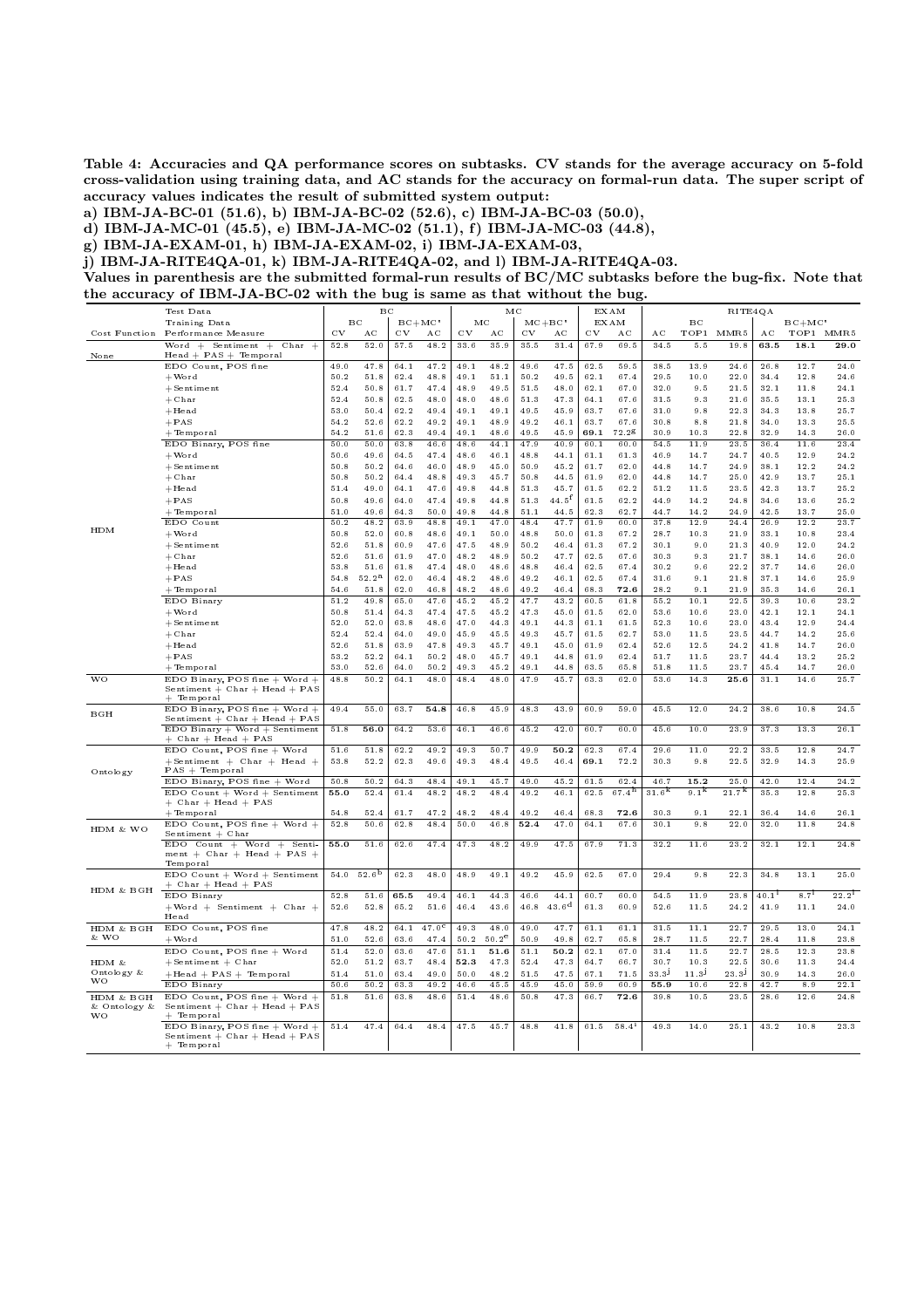**Table 7: The confusion matrix in the MC task when either of the edit distance and operations are used.**

|        |   |                 | Correct |    |    |    |         | Correct |    |    |
|--------|---|-----------------|---------|----|----|----|---------|---------|----|----|
|        | Е | R               | Η       |    |    |    | к.      | В       |    |    |
|        |   | Ð               | 2<br>26 | 29 |    | 59 | റ<br>40 |         | 23 | 25 |
|        | 3 | $\overline{88}$ | 8       |    | 18 |    | 60      | 6       | £. | 26 |
| System | y | 13              | 28      |    |    | 16 | 9       | 16      | 13 | −  |
|        |   | U               | ച<br>▵  | Ð  | n  | ാ  | З       | h       | 10 | 9  |
|        |   |                 |         |    | -9 |    | -0      |         |    | 13 |
|        |   |                 |         |    |    |    |         |         |    |    |

| (a) With edit distance and | (b) Without edit    |
|----------------------------|---------------------|
| operations                 | distance and opera- |
|                            | tions               |

**Table 8: The average difference number of** *bunsetsu***s and the average edit distance of each cost function on the test data of each subtask.**

|                       | ВC   | MС   | EXAM  | RITE4QA |
|-----------------------|------|------|-------|---------|
| $ \bm{s}  -  \bm{t} $ | 4.68 | 0.44 | 6.17  | 9.11    |
| <b>HDM</b>            | 7.54 | 6.43 | 11.64 | 12.47   |
| <b>BGH</b>            | 8.52 | 747  | 12.59 | 13.58   |
| WΟ                    | 8.32 | 7.26 | 12.82 | 13.49   |
| Ontology              | 7.53 | 6.42 | 11.64 | 12.47   |

However, as described in Section 5, the EDO features are not effective in the other subtasks. One reason of the effectiveness in the MC subtask could be the simplicity of the syntactic differences observed in the MC data. As an index of the simplicity of the syntactic differences, the difference in the number of *bunsetsu*s between *S* and *T* on test data, denoted as  $|\mathbf{s}| - |\mathbf{t}|$  at the second row of Table 8. Note that these numbers are similar to those at training data. The value of  $|\mathbf{s}| - |\mathbf{t}|$  of MC data is nearly zero (0.44) and much smaller than that of other data. Since our cost functions for insertion and deletion are simply set to one and the cost functions for substitution are less than or equal to one, our design of cost function prefers substitutions and tends to overlook possible important insertions and deletions. However, if the number of nodes and the tree structures of *S* and *T* are similar, the edit distance computation with few insertions and deletions could be a natural alignment to exploit syntactic relations of two sentences. On the other hand, the syntactic differences in the other data may be much complicated than that in the MC data. This complexity of syntactic differences is also a possible explanation why LR models using the converted data, BC' and MC', do not perform well on the different subtasks.

One remark is that, although we design four different cost functions, WO, BGH, HDM, and Ontology, the difference of the resulting edit distances are small as shown in Table 8. And we could not observe superiority of any cost function in the final entailment classifications.

We compared two resources used for measuring semantic similarity based cost function, the ontology constructed from Wikipedia and Bunrui-goi-hyo. Although the ontology has a larger vocabulary than Bunrui-goi-hyo, there was little difference in their contribution to the final results. One of the reasons is mismatches between the words in the re-

**Table 9: Examples of sentence pairs containing phrases with similar meanings.**

|   | バジル、セージ、タイムなどフレッシュハーブの消費量は                            |
|---|-------------------------------------------------------|
| S | ウナギのぼりである。                                            |
|   | The consumption of fresh herbs such as basil, a sage, |
|   | and thyme is rapidly increasing.                      |
| T | ハーブの消費が増えている。                                         |
|   | 'The herbs consumption is increasing.'                |
|   | 今回の事件では、男子学生が「ハロウィーンの夜に                               |
|   | やってやる」と知人に漏らすなど、決行日を選んだ上で、                            |
|   | 事件を起こしていたことが明らかになっている。                                |
| S | In this incident, it is clear that                    |
|   | the boy students chose the day to act in advance      |
|   | and said to his acquaintance,                         |
|   | "I am going to act at the Halloween night"."          |
| T | 男子学生は決行日を10月31日に選んだ。                                  |
|   | The boy student decided to act on October 31.         |

**Table 10: The confusion matrices in the EXAM subtask when either of Temporal feature value is true.**

|        | Correct             |        |  | Correct               |  |
|--------|---------------------|--------|--|-----------------------|--|
|        |                     |        |  |                       |  |
| System |                     | System |  |                       |  |
|        |                     |        |  |                       |  |
|        | (a) $f_{match} = 1$ |        |  | (b) $f_{unmatch} = 1$ |  |

sources and the result of the morphological analysis. For example, the ontology contained グスタフ・シュトレーゼ  $\forall$  ('Gustav Stresemann') but our system splited it into three morphologies, "グスタフ" ('Gustav') and  $\cdots$ , "シュト  $\nu$ –ゼマン" ('Stresemann'). To increasing the coverage of the detection of similarities, it is important to use the same unit for resource construction and morphological analysis or to adjust the result of the morphological analysis to the resource unit.

Our system with the two resources did not recognize some phrase relations with similar meanings. Table 9 exemplifies two sentence pairs which have phrases with similar meanings. In the former pair, the key to analyze their relation is to recognize "ウナギのぼりである" ('be rapidly increasing') is similar in meaning to "増えている" ('be increasing'). The other pair suggests the need of the knowledge that Halloween is October 31. It is important to arrange some resources constructed on various perspectives for the recognition of phrase-level correspondences.

The feature set 'Temporal' worked very well in the EXAM subtask, due to the frequent appearance of the expressions of the year, decade or century in the EXAM data. Table 10(a) and Table 10(b) show the relations of the system outputs and the correct tags when the temporal expressions matched together  $(f_{match} = 1)$  and when the temporal expressions did not overlap  $(f_{unmatch} = 1)$ , respectively. These results show that the mismatch of the temporal expressions will be a strong hint for the non-entailment relation. This is because often  $T$  in the dataset with the 'N' label includes statements with a wrong year, for example, "The Constitution of the U.S. was established in the early 19th century", and the corresponding  $S$  includes the correct year ("1788" in this